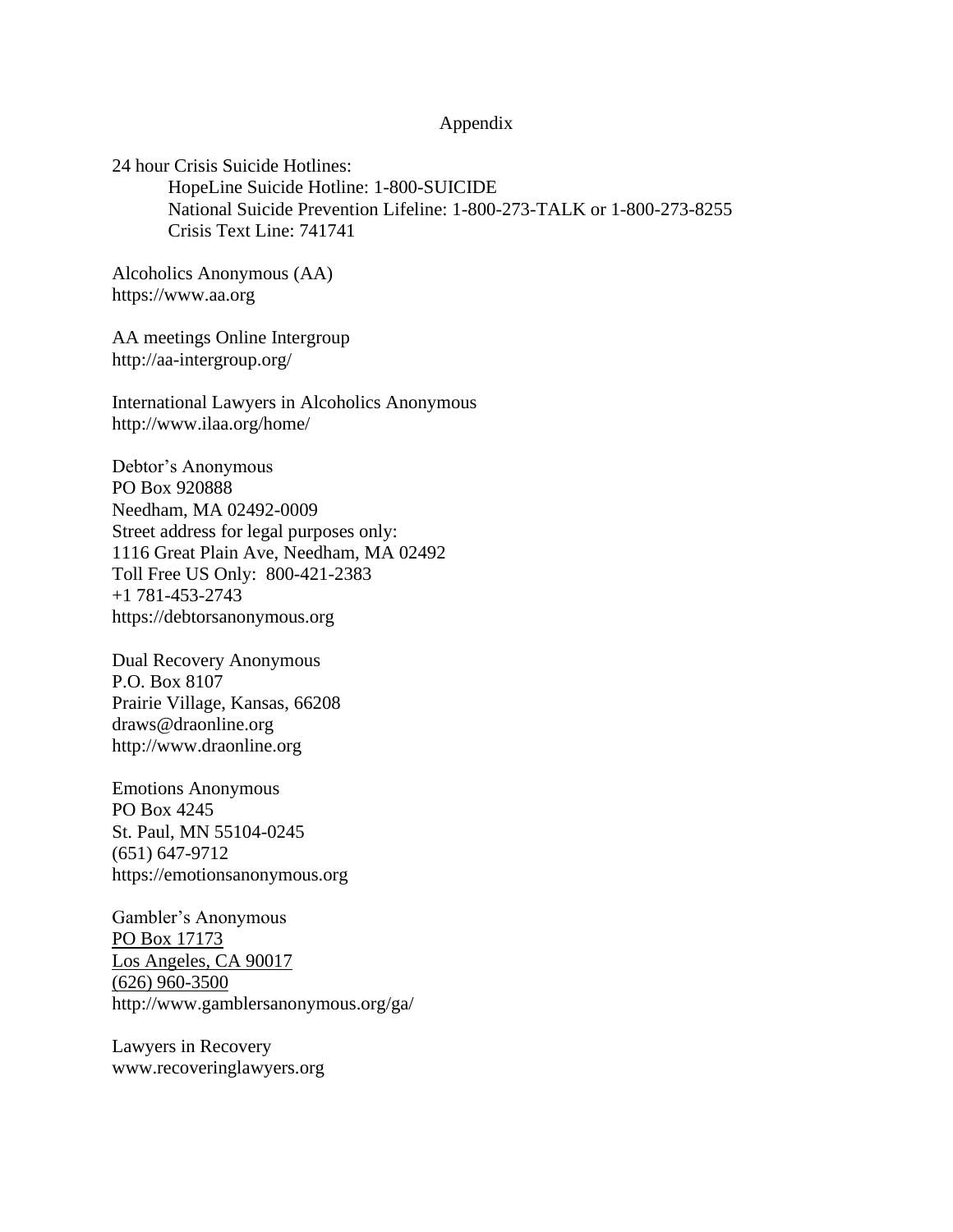Lawyers with Depression www.lawyerswithdepression.com

Narcotics Anonymous (NA) https://www.na.org

National Helpline for Judges Helping Judges 1-800-219-6474

Substance Abuse and Mental Health Services Administration (SAMHSA) 5600 Fishers Ln, Rockville, MD 20857 1-800-662-HELP (4357) TTY 1-800-487-4889

Workaholics Anonymous Post Office Box 289 Menlo Park, California 94026-0289 U.S.A. (510) 273-9253 http://www.workaholics-anonymous.org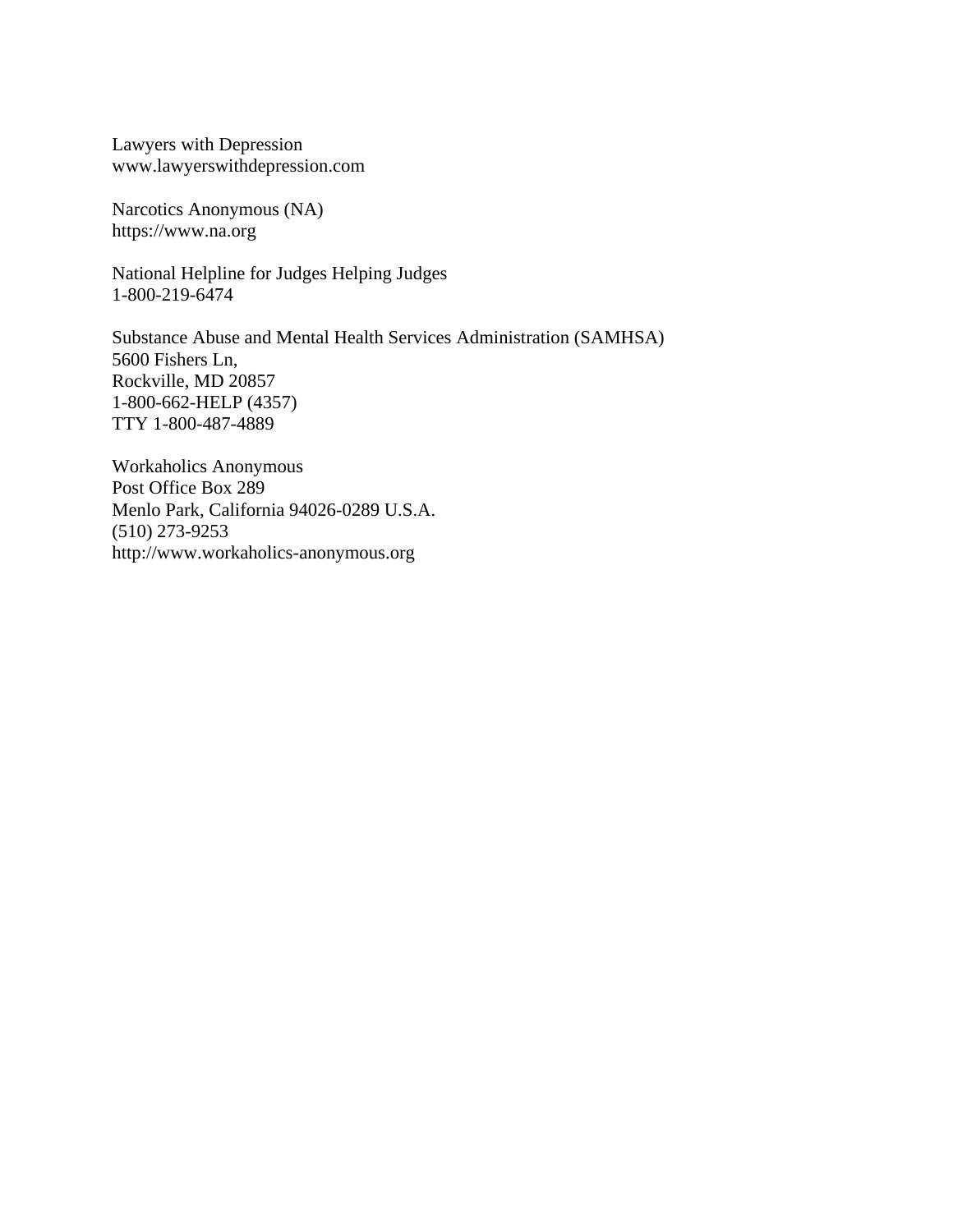List of Lawyer Assistance Programs (LAPS)

## **Alabama**

(334) 517-2238 or (334) 517-2216 24-hour hotline (334) 224-6920 https://www.alabar.org/programs/alabama-lawyer-assistance-program/

## **Alaska**

Alaska Bar Association Lawyers' Assistance Committee (907) 272-7469 https://alaskabar.org/sections-committees/lawyers-assistance-committee/

## **Arizona**

State Bar of Arizona Member Assistance Program (MAP) 602-340-7334 https://www.azbar.org/professionaldevelopment/map/

Judges Assistance https://www.azbar.org/professionaldevelopment/map/judgesassistance/

Peer Support Network https://www.azbar.org/professionaldevelopment/map/support/peersupportnetwork

## **Arkansas**

Arkansas Judges & Lawyers Assistance Program (JLAP) 18 Corporate Hill Dr # 201 Little Rock, AR 72205 (501) 907-2529 confidential@arjlap.org https://arjlap.org

# **California**

Lawyer Assistance Program (LAP) 877-LAP-4HELP/877-527-4435 LAP@calbar.ca.gov https://www.calbar.ca.gov/Attorneys/Attorney-Regulation/Lawyer-Assistance-Program

## **Colorado**

303-986-3345 http://coloradolap.org (COLAP)

Colorado Lawyers Helping Lawyers (CLHL) http://www.clhl.org

# **Connecticut**

Lawyers Concerned for Lawyers – Connecticut, Inc. (LCL-CT)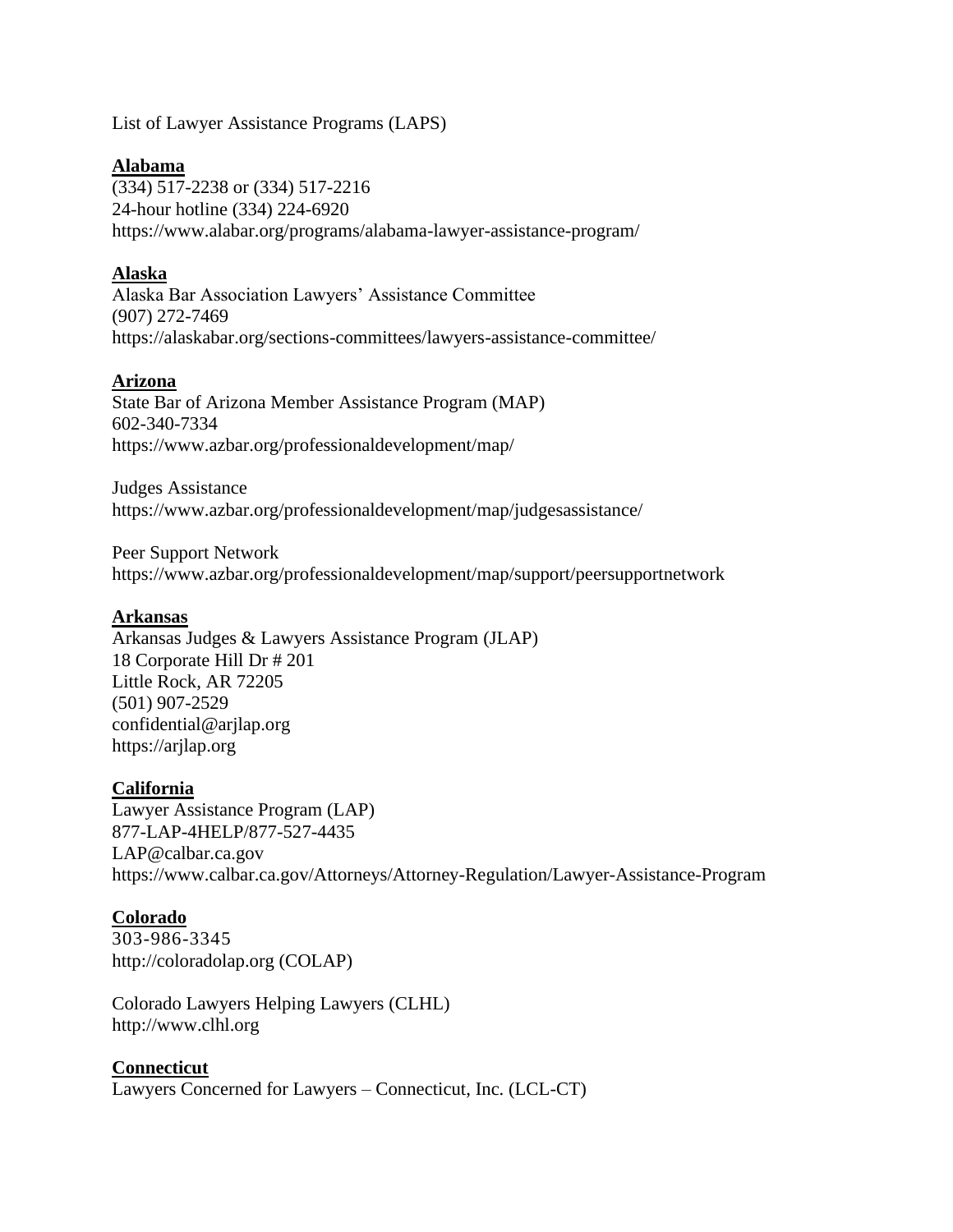2080 Silas Deane Highway, Rocky Hill, CT 06067 confidential hotline: 1-800-497-1422 phone: (860) 563-4900 https://www.jud.ct.gov/LCL.htm and http://www.lclct.org

#### **Delaware**

Delaware Lawyers Assistance Program (DE-LAP) 405 N. King Street, Suite 100 Wilmington, DE 19801 (302) 777-0124, 1-877-24-DELAP http://www.de-lap.org

## **Florida**

Florida Lawyers Assistance Program (FL-LAP) 2335 E. Atlantic Blvd., Ste.410 Pompano Beach, FL 33062 (954) 566-9040, (800) 282-8981 Confidential judicial hotline: (888) 972-4040 Fax: (954) 568-0803 https://www.fla-lap.org mail@fla-lap.org

## **Georgia**

Lawyer Assistance Program (LAP) 104 Marietta St. NW, Suite 100 Atlanta, GA 30303 (800) 327-9631 https://www.gabar.org/committeesprogramssections/programs/lap/

## **Hawaii**

The Attorneys and Judges Assistance Program (AAP) 212 Merchant St., Ste. 200, Honolulu, HI 96813 https://hawaiiaap.com 24/7 toll free 1-800-273-8775, 808-531-2880

## **Idaho**

Idaho Lawyers Assistance Program (LAP) For assistance or to make a referral contact Southworth Associates 5530 W. Emerald Boise, ID 8370 24/7 hotline: 866-460-9014, (208) 949-0363 https://isb.idaho.gov/member-services/programs-resources/lap/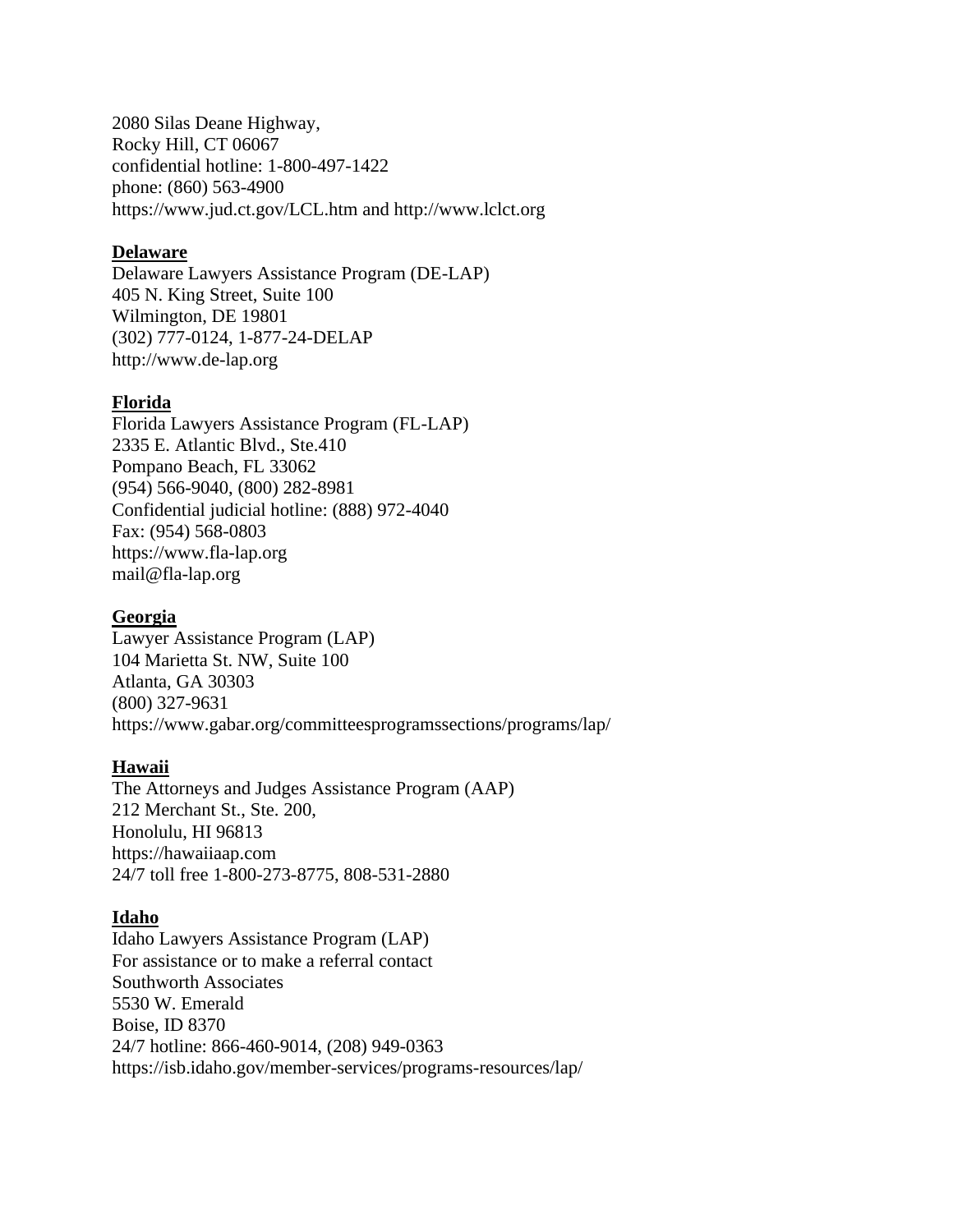## **Illinois**

Illinois Lawyers' Assistance Program (LAP) Chicago Office 20 S. Clark St., Suite 450 Chicago, IL 60603 312-726-6607, 800-LAP-1233 gethelp@illinoislap.org https://illinoislap.org

#### **Indiana**

Indiana Judges & Lawyers Assistance Program (JLAP) 320 N. Meridian St., Suite 606 Indianapolis, IN 46204 (317) 833-0370 Toll free 866-428-5527 https://www.in.gov/judiciary/ijlap/

#### **Iowa**

Iowa Lawyers Assistance Program 625 East Court Avenue Des Moines, IA 50309 (800)-243-1533 (515)-277-3817 Cell (515)-360-1668 help@iowalap.org https://www.iowacourts.gov/opr/attorneys/attorney-practice/frequently-askedquestions/iowa-lawyer-assistance-program/ and http://www.iowalap.org/

## **Kansas**

Kansas Lawyers Assistance Program 515 S Kansas Ave Topeka, KS 66603 1-785-368-8275 kalap@kscourts.org https://kalap.com/

## **Kentucky**

Kentucky Lawyer Assistance Program (KYLAP) PO Box 1437 Frankfort, KY 40602 (502) 226-9373 https://www.kylap.org

## **Louisiana**

Judges and Lawyers Assistance Program Inc. (JLAP)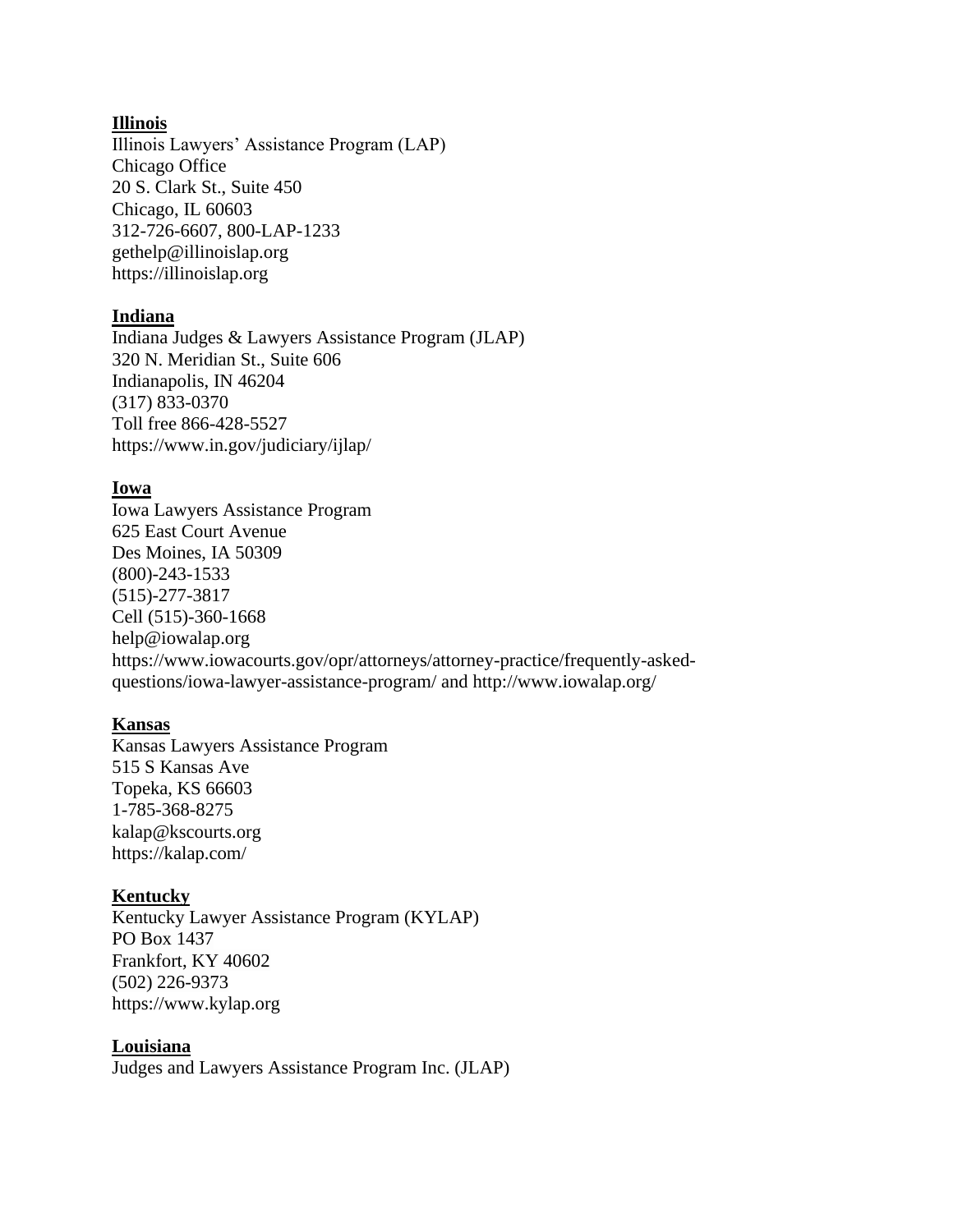1405 West Causeway Approach Mandeville, Louisiana 70471 Phone: (985) 778-0571 Toll Free: (866) 354-9334 jlap@louisianajlap.com https://louisianajlap.com

#### **Maine**

Maine Assistance Program for Lawyers and Judges (MAP) 1-800-530-4627 maineasstprog1@myfairpoint.net http://www.me-lap.org

#### **Maryland**

Maryland State Bar Association Lawyer Assistance Program (MSBA LAP) 1-888-388-5459 https://www.msba.org/the-maryland-lawyer-assistance-program/

#### **Massachusetts**

Lawyers Concerned for Lawyers (LCL) 1 Milk Street – Suite 810 Boston, MA 02109 (617) 482-9600 Judges Helpline 1-800-525-4344 https://www.lclma.org

## **Michigan**

Lawyers & Judges Assistance Program (LJAP) 306 Townsend St. Lansing, MI 48933-2012 https://www.michbar.org/generalinfo/ljap/home

#### **Minnesota**

Lawyers Concerned for Lawyers (LCL) 651-646-5590 or 1-866-525-6466 2550 University Avenue West Suite 313 N St. Paul, MN 55114 help@mnlcl.org https://www.mnlcl.org

Sand Creek may be called directly 24 hours each day: 651-430-3383 or Toll-free: 1-888-243-5744

#### **Mississippi**

Lawyers & Judges Assistance Program 643 North State Street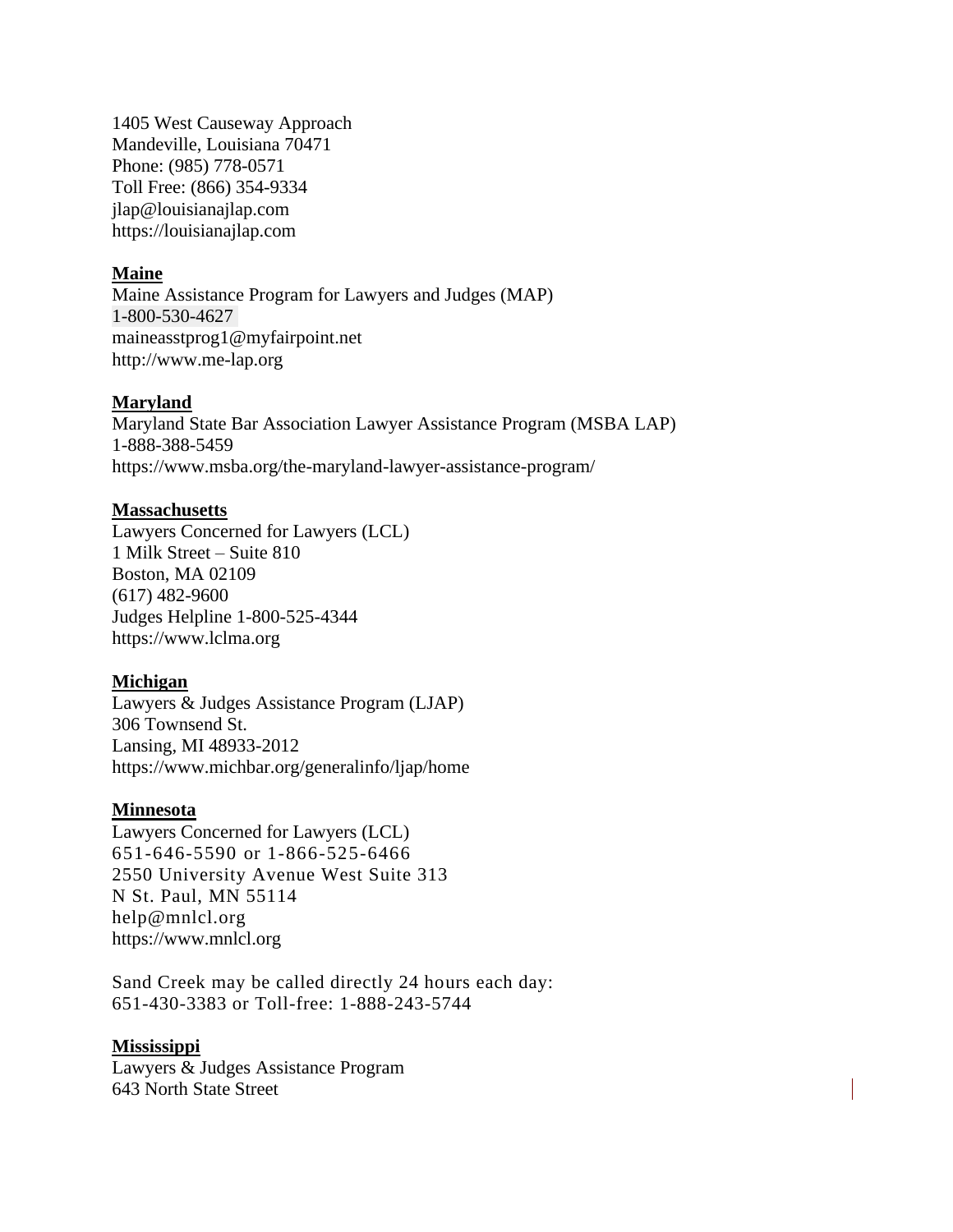Jackson, Mississippi 39202 601-948-0989 (toll-free) 1-800-593-9777 Director's Direct Line:601-948-4475 https://www.msbar.org/programs-affiliates/lawyers-judges-assistance-program/

## **Missouri**

Missouri Lawyers' Assistance Program (MOLAP) PO Box 119326 Monroe Jefferson City, MO 65102-0119 http://www.mobar.org/molap/

## **Montana**

Lawyer Assistance Program (LAP) 24/7 hotline (406) 660-1181 https://www.montanabar.org/page/LAP

## **Nebraska**

Nebraska Lawyers Assistance Program (NLAP) 24/7 hotline (888) 584-6527 https://www.nebar.com/page/NLAP

## **Nevada**

Nevada Lawyer Assistance Program (NLAP) 3100 W. Charleston, Ste. 100 Las Vegas, NV 89102 https://www.nvbar.org/member-services-3895/wellness/nlap/

Lawyers Concerned for Lawyers (LCL) Toll Free: 866-828-0022

# **New Hampshire**

New Hampshire Lawyer Assistance Program (NHLAP) 2 ½ Beacon Street, Suite 163 Concord, NH 03301 1-877-224-6060 https://www.lapnh.org

## **New Jersey**

New Jersey Lawyers Assistance Program 1 Constitution Square New Brunswick, NJ 08901 800-246-5527 http://www.njlap.org

# **New Mexico**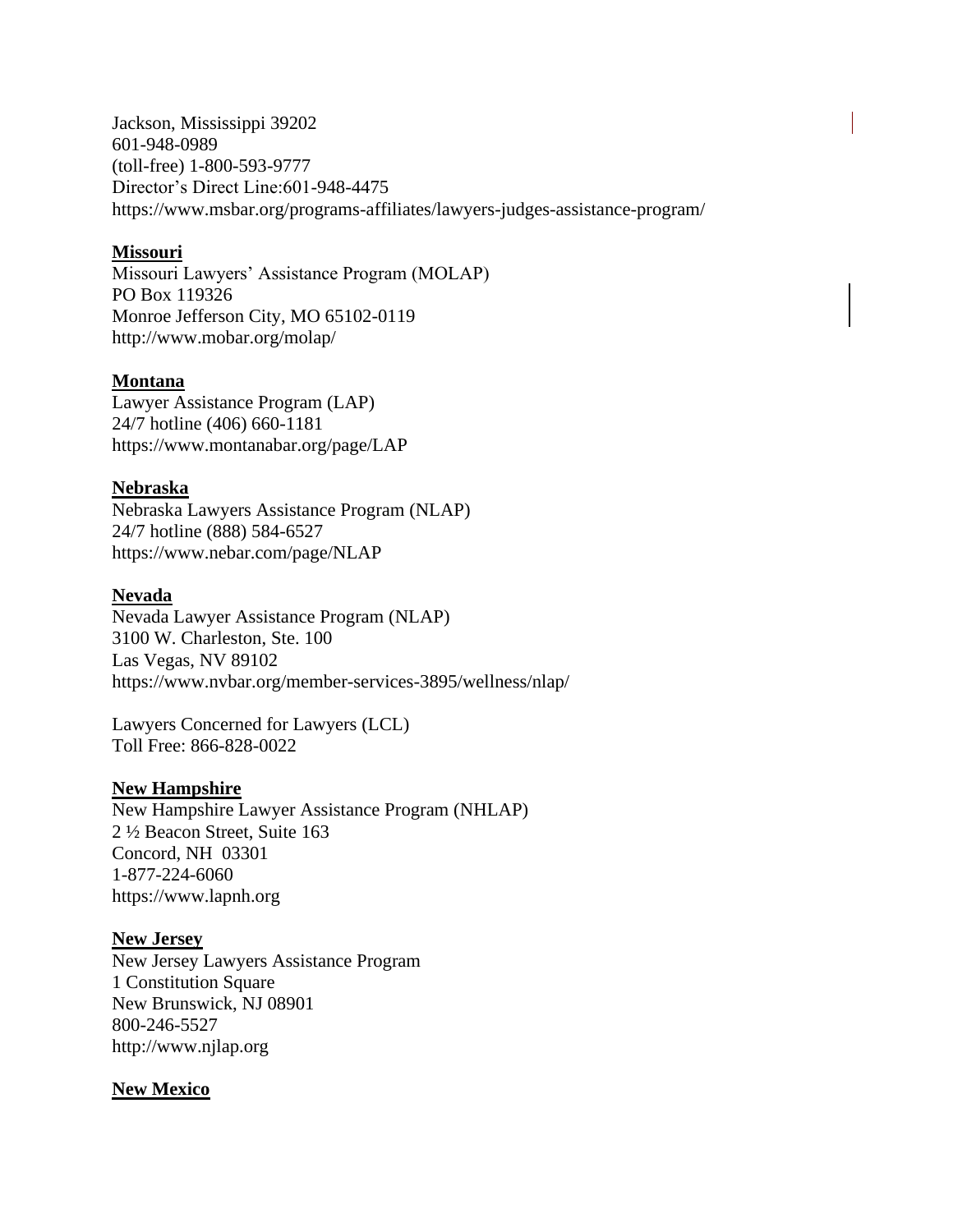New Mexico Lawyers and Judges Assistance Program (NMJLAP) Confidential Helpline Assistance-- 24 Hours Every Day Judges: Call 888-502-1289 Lawyers & law students: Call 505-228-1948 or 800-860-4914 https://www.nmbar.org/Nmstatebar/For\_Members/Lawyers\_Judges\_Assistance/Lawyers\_Judges \_Assistance.aspx

#### **New York**

Lawyer Assistance Program (LAP) 24/7 hotline (212) 302-5787 https://www.nycbar.org/serving-the-community/lawyer-assistance-program

#### **North Carolina**

North Carolina Lawyer Assistance Program (NCLAP) Charlotte Office 312 Rensselaer Ave, Suite 100 Charlotte, NC 28203 (704) 503-9695 (704) 910-2310 https://www.nclap.org

Raleigh Office 217 E. Edenton Street Raleigh, NC 27601 (919) 719-9267

#### **North Dakota**

North Dakota Lawyer Assistance Program (LAP) 1661 Capital Way, Suite 104LL Bismarck, ND 58501 701.255.1404 NorthDakotaLAP@gmail.com https://www.sband.org/page/lawyer\_assist\_prog

#### **Ohio**

Ohio Lawyers Assistance Program, Inc 1650 Lake Shore Drive, #375 Columbus, OH 43204 800-348-4343 614-586-0621 https://www.ohiolap.org

#### **Oklahoma**

1901 N. Lincoln Blvd., Oklahoma City, OK 73105 or PO Box 53036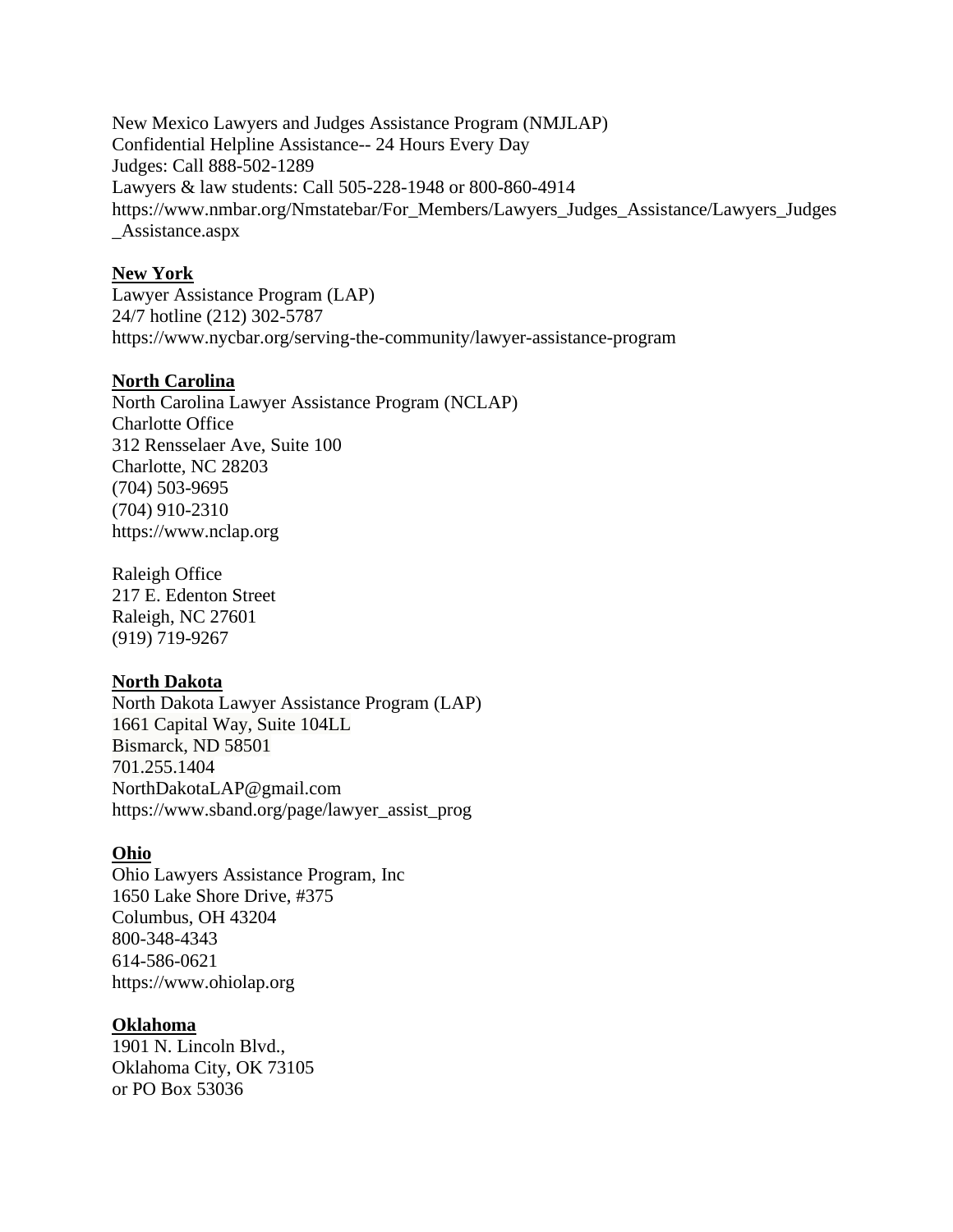Oklahoma City, OK, 73152 24/7 hotline 800-364-7886 oklalhl@gmail.com https://www.okbar.org/lhl/

## **Oregon**

Oregon Attorney Assistance Program 520 SW Yamhill Street, Ste. 1050 Portland, OR 97204 503-226-1057 Toll-free 800-321-6227 https://oaap.org

#### **Pennsylvania**

Lawyers Concerned for Lawyers 24/7 hotline 888-999-1941 admin@lclpa.org https://www.lclpa.org

#### **Rhode island**

Lawyers Helping Lawyers Committee 41 Sharpe Drive Cranston, RI 02920 https://www.ribar.com/For%20Attorneys/LawyersHelpingLawyers.aspx

#### **South Carolina**

Lawyers Helping Lawyers tollfree (866) 545-9590 https://www.scbar.org/lawyers/member-benefits-assistance/lawyers-helping-lawyers/

#### **South Dakota**

South Dakota Lawyers Assistance Program 24/7 hotline 1-888-243-5744 http://www.statebarofsouthdakota.com/page/stress/depression/addiction-resources

#### **Tennessee**

Tennessee Lawyer Assistance Program 615) 741-3238 or (877) 424-8527 http://www.tlap.org Make a referral online: http://www.tlap.org/forms/referral

#### **Texas**

Texas Lawyers' Assistance Program 1-800-343-TLAP (8527) or text tlap to 555888 https://www.tlaphelps.org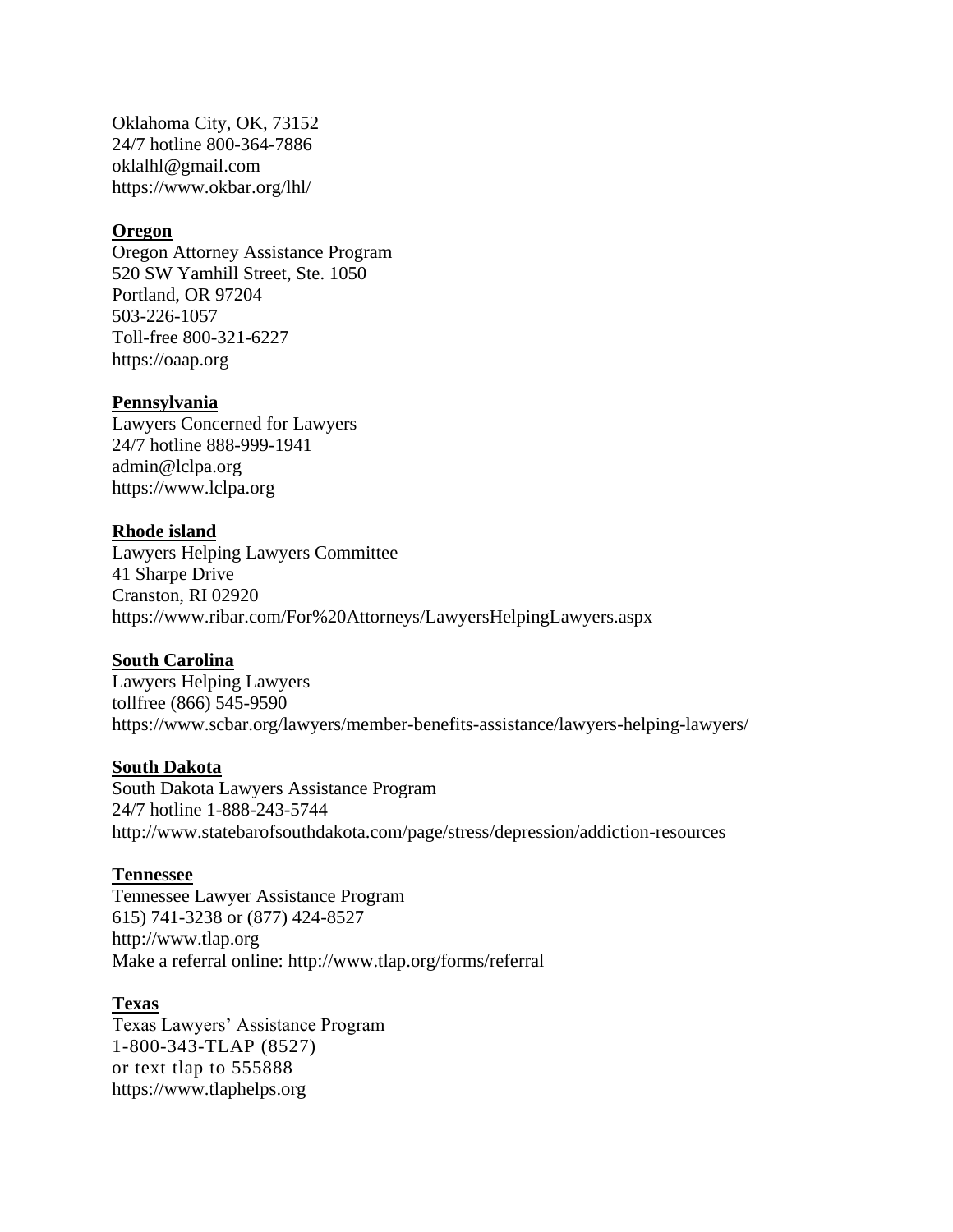# **Utah**

Lawyers Helping Lawyers PO Box 4046 Salt Lake City, Utah 84101 Telephone (801) 793 – 8572 Toll Fee (800) 530 – 3743 admin@lawyershelpinglawyers.org https://www.utahbar.org/member-services/lawyershelpinglawyers/

# **Vermont**

Vermont Lawyers Assistance Program 800-525-0210 Boston LAP Vermont LAP 1-802-355-4352 http://www.lapvt.org

# **Virginia**

Virginia Judges & Lawyers Assistance Program 1015 E. Main St, Ground Floor Richmond, VA 23219 804-644-3212 1-877-545-4682 info@vjlap.org https://vjlap.org

# **Washington**

Member Wellness Program 206-727-8268 24/7 WSBA Connects hotline: 800-765-0770 wellness@wsba.org http://wsba.org/for-legal-professionals/member-support/wellness

# **West Virginia**

West Virginia Judicial & Lawyer Assistance Program (WVJLAP) 2000 Deitrick Blvd Charleston, WV 25311 (304) 553-7232 https://wvjlap.org

# **Wisconsin**

Wisconsin Lawyers Assistance Program (WisLAP) https://www.wisbar.org/forMembers/WisLAP/Pages/Lawyer-Assistance-Program.aspx 24/7 hotline 800-543-2625

# **Wyoming**

Wyoming Lawyer Assistance Program (WyLAP)